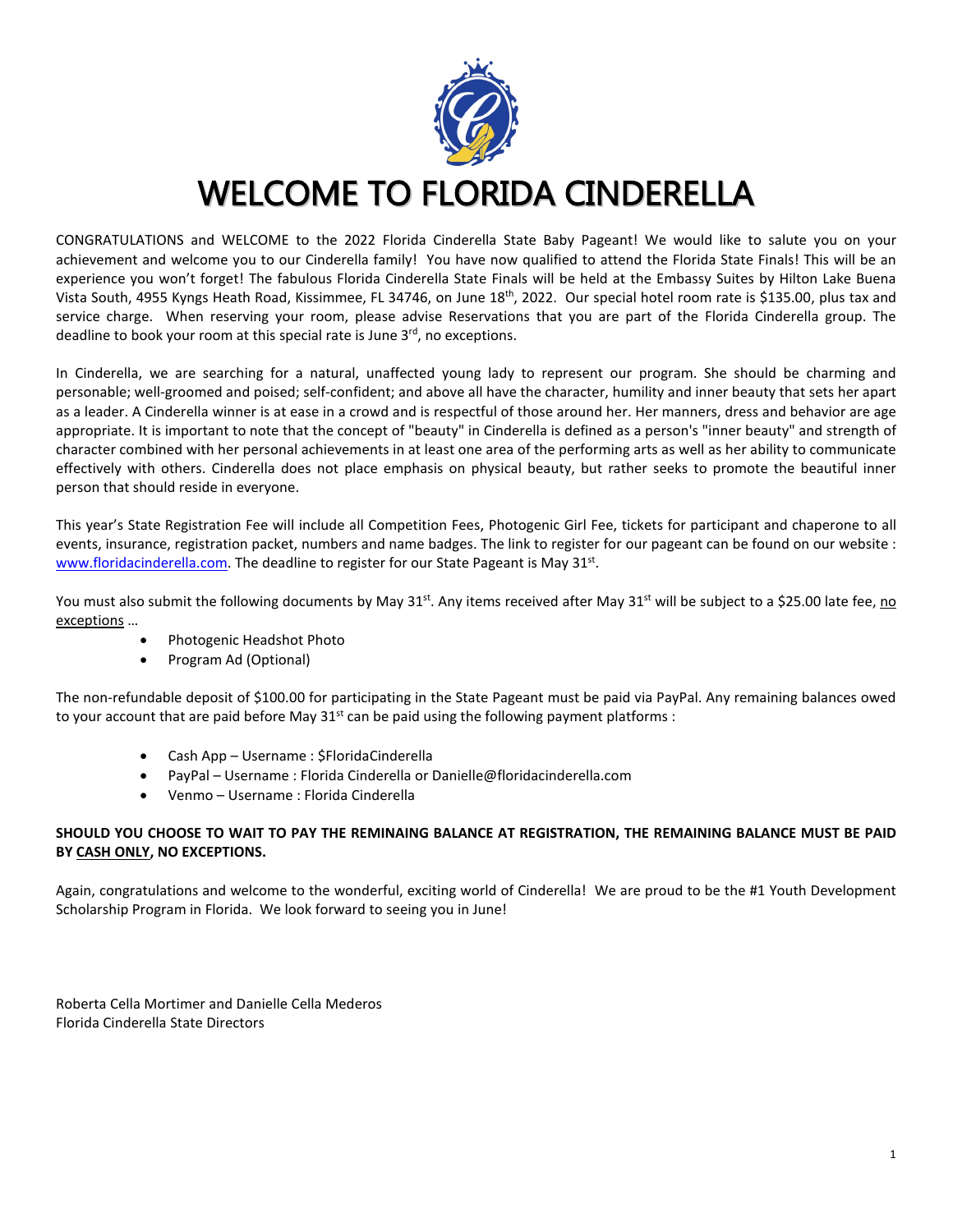# SCHEDULE OF EVENTS \*\*TENTATIVE\*\* \*\*SCHEDULE MAY CHANGE\*\*

#### **FRIDAY, JUNE 17, 2022**

2.30pm - 4.30pm Optional Registration for Baby Pageant

6.45pm - 8.30pm Optional Orientation and Carnival

\*\*This event will be geared more for the older contestants that are participating in the regular Cinderella Pageant, but all of our baby contestants are more than welcome to attend

#### **SATURDAY, JUNE 18, 2022**

9.00am - 10.00am Registration for Baby Pageant

- 10.15am 11.30am Baby Pageant : Order of Competition …
	- Casual Wear
	- Party Wear
	- Awards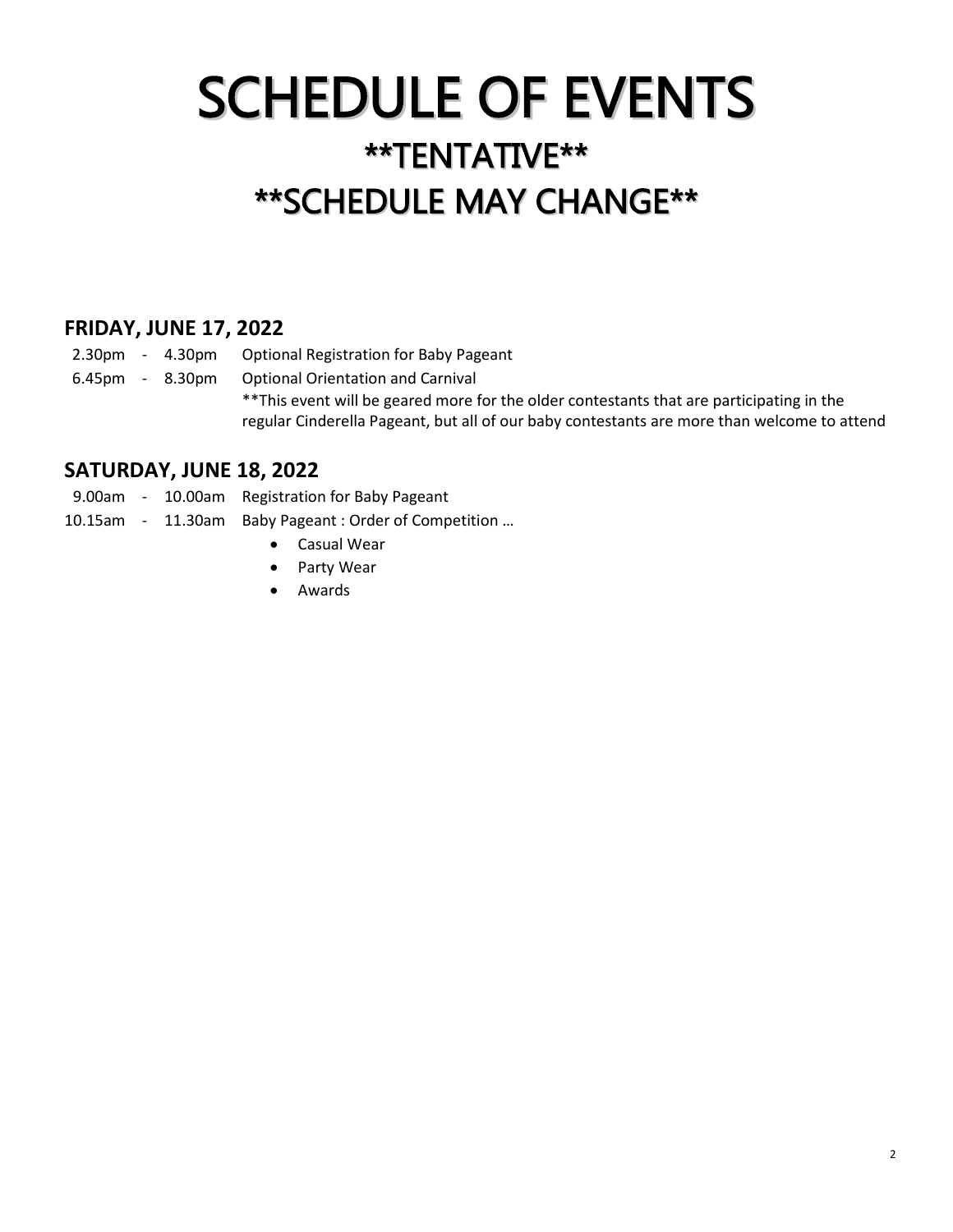## STATE PAGEANT FEES

- **\$200.00 STATE REGISTRATION FEE :** INCLUDES BUT NOT LIMITED TO COMPETITION FEES, PHOTOGENIC GIRL FEE, COMPETITION VIEWING BADGE FOR ONE CHAPERONE, INSURANCE, REGISTRATION PACKET, CONTESTANT NUMBER AND NAME BADGE.
- **\$75.00 STATE ENTRY FEE :** THIS FEE IS MANDATORY FOR THOSE CONTESTANTS WHO DID NOT COMPETE IN A PRELIMINARY PAGEANT. THIS FEE IS WAIVED FOR ALL CONTESTANTS WHO COMPETED IN A PRELIMINARY PAGEANT.
- **\$20.00 COMPETITION PROGRAM BOOK :** IT IS HIGHLY RECOMMENDED TO PRE ORDER YOUR PROGRAM BOOK BEFORE THE STATE PAGEANT, AS THERE WILL ONLY BE A LIMITED NUMBER OF PROGRAM BOOKS AVAILABLE FOR PURCHASE AT THE STATE PAGEANT.
- **\$100.00 FULL PAGE AD :** FOR PROGRAM BOOK
- **\$5.00 ADDITIONAL COMPETITION VIEWING BADGES :** EACH CONTESTANT WILL RECEIVE 1 COMPETITION VIEWING BADGE. ALL ADDITIONAL AUDIENCE MEMBERS MUST PURCHASE A COMPETITION VIEWING BADGE.
- **\$25.00 DISCOUNT :** THIS DISCOUNT ONLY APPLIES TO THOSE CONTESTANTS THAT SUBMITTED AND PAID FOR A FULL PAGE AD IN THE PROGRAM BOOK OR FOR THOSE CONTESTANTS THAT ATTENDED THE STATE PAGEANT IN 2021.

#### \*\* ONLY 1 DISCOUNT IS ALLOWED PER CONTESTANT \*\*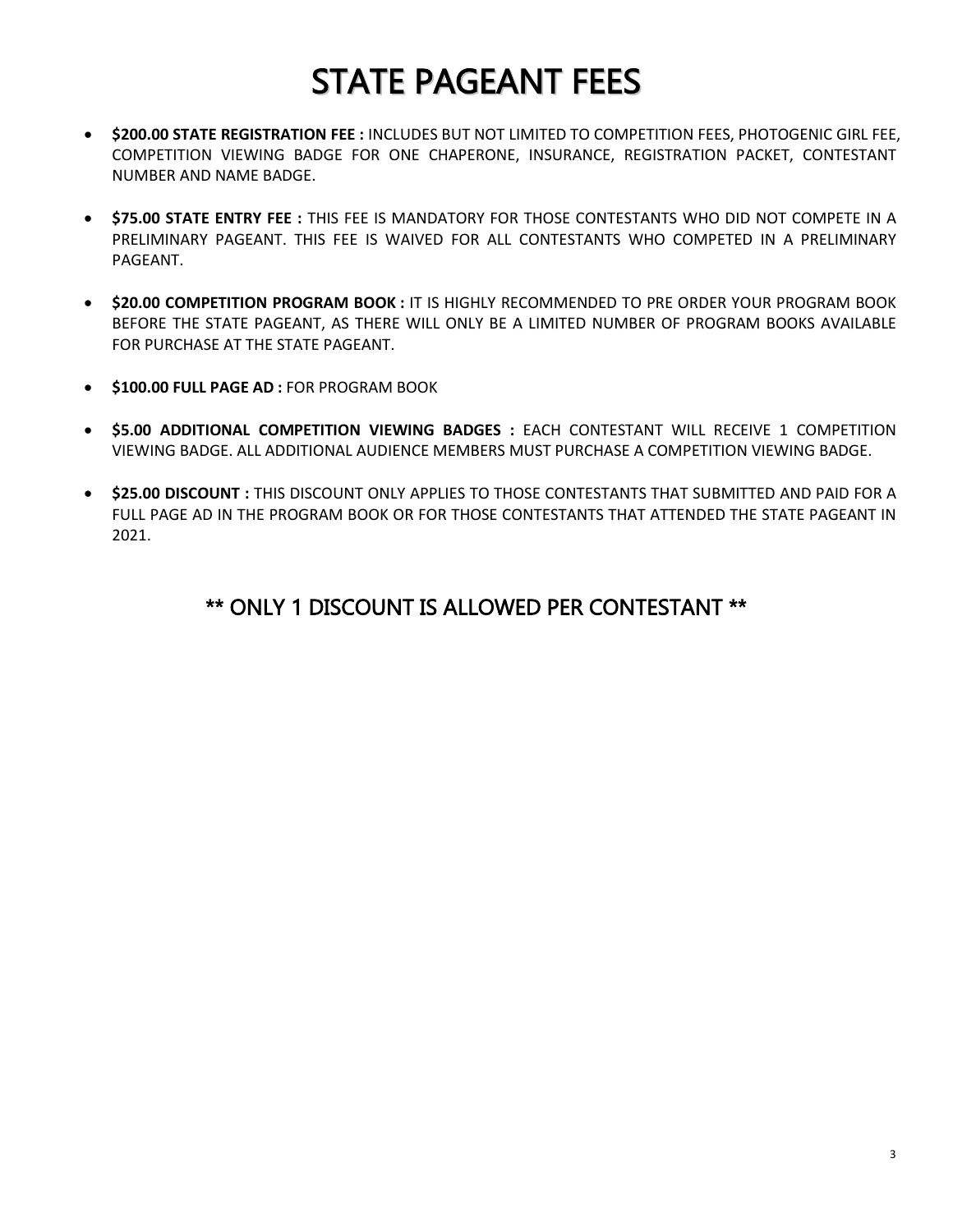### PROGRAM BOOK ADVERTISING PAGES

### IF YOU PURCHASE ONE FULL PAGE AD FOR \$100.00 … YOU WILL RECEIVE A \$25.00 DISCOUNT TOWARDS YOUR TOTAL FEES!! YOU WILL RECEIVE A \$25.00 DISCOUNT TOWARDS YOUR TOTAL FEES!!



Please email all ads to : [Danielle@floridacinderella.com](mailto:Danielle@floridacinderella.com) 

Ads must be in pdf format and black and white and must be submitted to the State Office in the exact way in which it should appear in the program book, no exceptions.

Ads must be received by the State Office by May 31<sup>st</sup>.